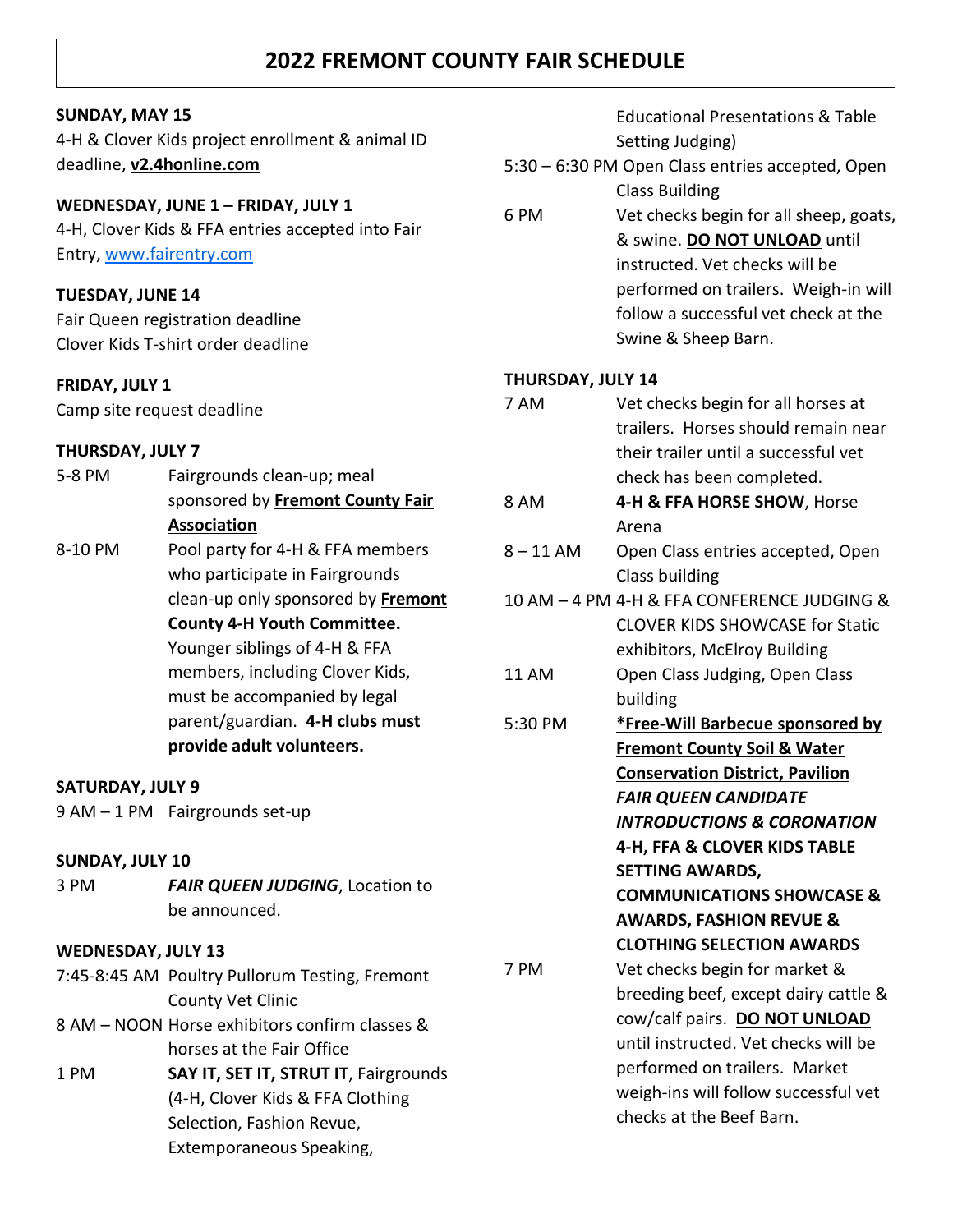#### **FRIDAY, JULY 15** 7 AM – 2 PM 4-H Pie Baking Contest & Clover Kids Muffin Mix-Off at assigned times, McElroy Building 8 AM **4-H & FFA SWINE SHOW**, Show Ring **\*Donuts provided by Farm Credit Services of America, Pavilion** Noon Vet checks begin for all rabbits, poultry, dairy cattle and cow/calf pairs. **DO NOT UNLOAD/UNCAGE** until instructed. Rabbit Tattoo Check/Weigh-in, Rabbit Barn, following vet checks. 2 PM **CLOVER KIDS, 4-H & FFA SHEEP SHOW,** Show Ring 3:30 PM **CLOVER KIDS, 4-H & FFA GOAT SHOW,** Show Ring 4:30 PM *OPEN CLASS BUCKET BOTTLE SHEEP & GOAT SHOW* 5:30 PM **\*Fair Meal sponsored by First National Bank, Shenandoah & Sweet Corn Feed sponsored by Dryer Bros. Ag, Pavilion** 6 PM *CORN EATING CONTEST,* sponsored by Fremont County 4-H Council and Corn Growers Association, Main **Stage** 6:30 PM **SHARE THE FUN 4-H TALENT SHOW**, Main Stage 8 PM *FREE CORNHOLE TOURNAMENT for ages 18 and under DISPLAY WHILE PARTICIPANTS ENJOY LUNCH AT THE FAIR!* Lunch provided to Tractor Crawl participants 12:30 PM *OPEN CLASS FEEDER CALF SHOW*, Show Ring 3 PM **4-H, FFA & CLOVER KIDS POULTRY SHOW,** Show Ring 5 PM Deadline to register for 4-H Premium Sale, Fair Office 5:30 PM **\*Free-Will Barbecue sponsored by Fremont County Cattlemen Ice Cream sponsored by Page/Fremont Corn & Soybean Growers, Pavilion** 4-H State Qualifier Photo, Main Stage 5:45 PM *PRESENTATION OF AWARDS & RECOGNITION* • 4-H Static Drawing • Graduating 4-H Members • McIntyre Grant Recipients • Cameron Owen 4-H Enthusiasm Award • Generation 4-H Family • 4-H Hall of Fame • 4-H Alumni Award • 4-H Honorary Award • 4-H Meritorious Award • Open Class Sweepstakes Awards

- Open Class Citizen Showcase Winners
- Fremont County Soil & Water Conservation District Award
- 6:30 PM 4-H Cherry Pie Auction, Main Stage

### **SUNDAY, JULY 17**

| 8 AM      | <b>COWBOY CHURCH, Main Stage</b>  |
|-----------|-----------------------------------|
| $9:15$ AM | Dog Vet Checks, Pavilion MAINTAIN |
|           | <b>DISTANCE</b> until instructed. |

8 – 10 PM *SOUTHWEST SEVEN CONCERT FOR ALL AGES,* Horse Arena

#### **SATURDAY, JULY 16**

8 – 9 AM **\*Breakfast provided by Agriland FS, Pavilion** 8 AM **4-H & FFA BEEF SHOW**, Show Ring NOON *OPEN CLASS BUCKET BOTTLE CALF SHOW,* Show Ring **4-H, FFA & CLOVER KIDS RABBIT SHOW,** Main Stage \*Welcome to the Tarkio Valley Antique Tractor Club Tractor Crawl! *ANTIQUE TRACTORS WILL BE ON*